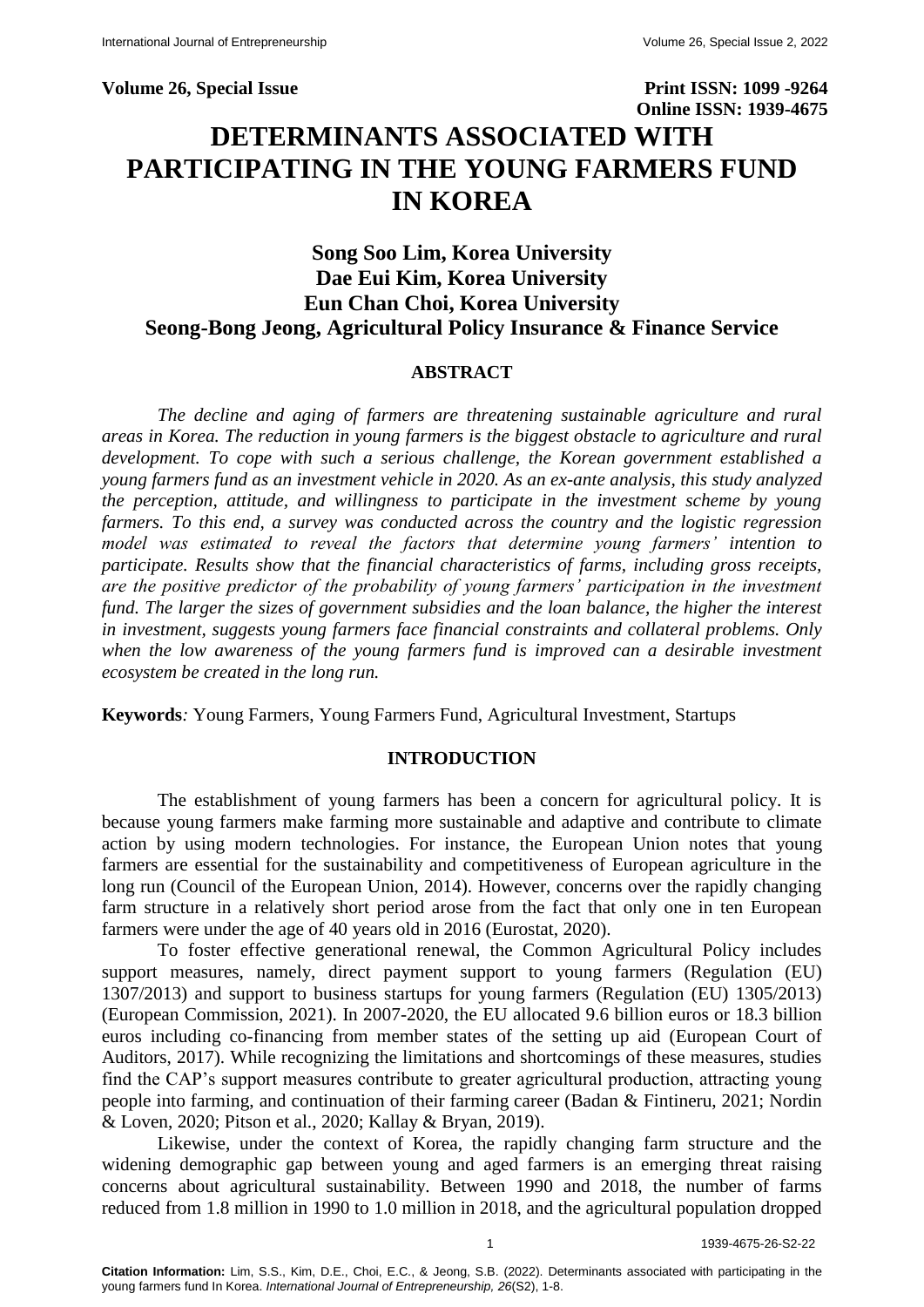from 6.7 million to 2.3 million (Rhew et al., 2020). The number of farms managed by young farmers under 40 years old declined from 91,516 in 2000 to 6,859 in 2019, accounting for only 0.7% of all farms (Lim & Ma, 2021). Compared with those of the United States for 6%, Japan for 5%, and the United Kingdom for 4%, the proportion of young farmers in Korea records a minimal level (Lim & Ma, 2021).

Policy efforts to address these demographic challenges by the Korean government have been extensively developed since the 1970s, such as fostering successors and new entrants to become managers of their own farms, establishing Korea National College of Agriculture and Fisheries and initiatives to facilitate urban-rural migration (Ma et al., 2018). Albeit belated about 20 years than western developed countries and since 2010, the wave of urban-rural migrants for farming has also increased inflows of potential and new young people into agricultural sectors (Ma et al., 2018). In addition to loan and tax benefits for purchasing farmland and housing, successors and young migrants to farming are eligible for direct payment support for settlement over a three-year period (Kim, 2017; Jung, 2020).

Traditionally, the government focused on financial support policies to help smallholder or young farmers out of financial exclusion (Kim, 2014; Ojo & Baiyegunhi, 2020; Strzelecka & Zawadzka, 2021). Credit constrained farmers are those who do not have agricultural assets or land, such that they are not allowed to use them as collateral. By eliminating credit constraints, policy support can boost agricultural productivity and improve farm households (Ali et al., 2014).

A paradigm shift in public agricultural financing in the country emerged from the 2010 Act on Formation and Operation of Agricultural, Fisheries and Food Investment Funds, under which agricultural goods fund of funds was formally established. As a new policy financing instrument, the fund of funds is targeted to promote investment in the agri-food industry through public-private joint ventures. However, fund of funds has rarely been used in the agricultural investment market. A longer investment recovery period given agricultural production cycles and lower economic profitability or higher price volatility associated with raw agricultural products are considered as substantial access barriers by private investors (Park et al., 2017). Such disadvantages have been aggravated to small-scaled raw agricultural producers, who are subject to production risk deriving from the uncertain natural growth process of crops and livestock.

In a way to overcome these limitations and thus stimulate the participation of agricultural smallholders, the Korean government created a special purpose fund, the so-called Young Farmers Fund (YFF) in 2020. YFF is designed to provide funds on the basis of business ideas and growth potentials with no requirement of collaterals. Since the success of YFF is contingent on young farmers' participation and cooperation, this study aims to perform a survey to find out young farmers' perceptions and attitudes toward YFF and analyze potential factors that would affect their willingness to participate in the YFF scheme. This ex-ante study is the first to explore YFF's feasibility from the perspective of young farmers and find room for improvement in its operation.

### **LITERATURE REVIEW**

In the literature, there are only a few studies on fund of funds or institutional investment for agricultural venture enterprises. An earlier work by Brophy & Guthner (1988) showed that fund of funds produced superior risk-adjusted returns in the market. Regarding the factors of venture capital investment, Li & Mahoney (2011) provided evidence that market volatility deterred venture capital investments in the United States between 1980 and 2007, but its delay effect was attenuated by the high sales growth of the target industry. Zhang (2012) also emphasized a positive contribution of information to the selection of venture capital investment for non-transparent and non-liquid agricultural enterprises. Studies on venture capital funding in emerging markets show that innovation, legal structure and GDP growth are important drivers

2 1939-4675-26-S2-22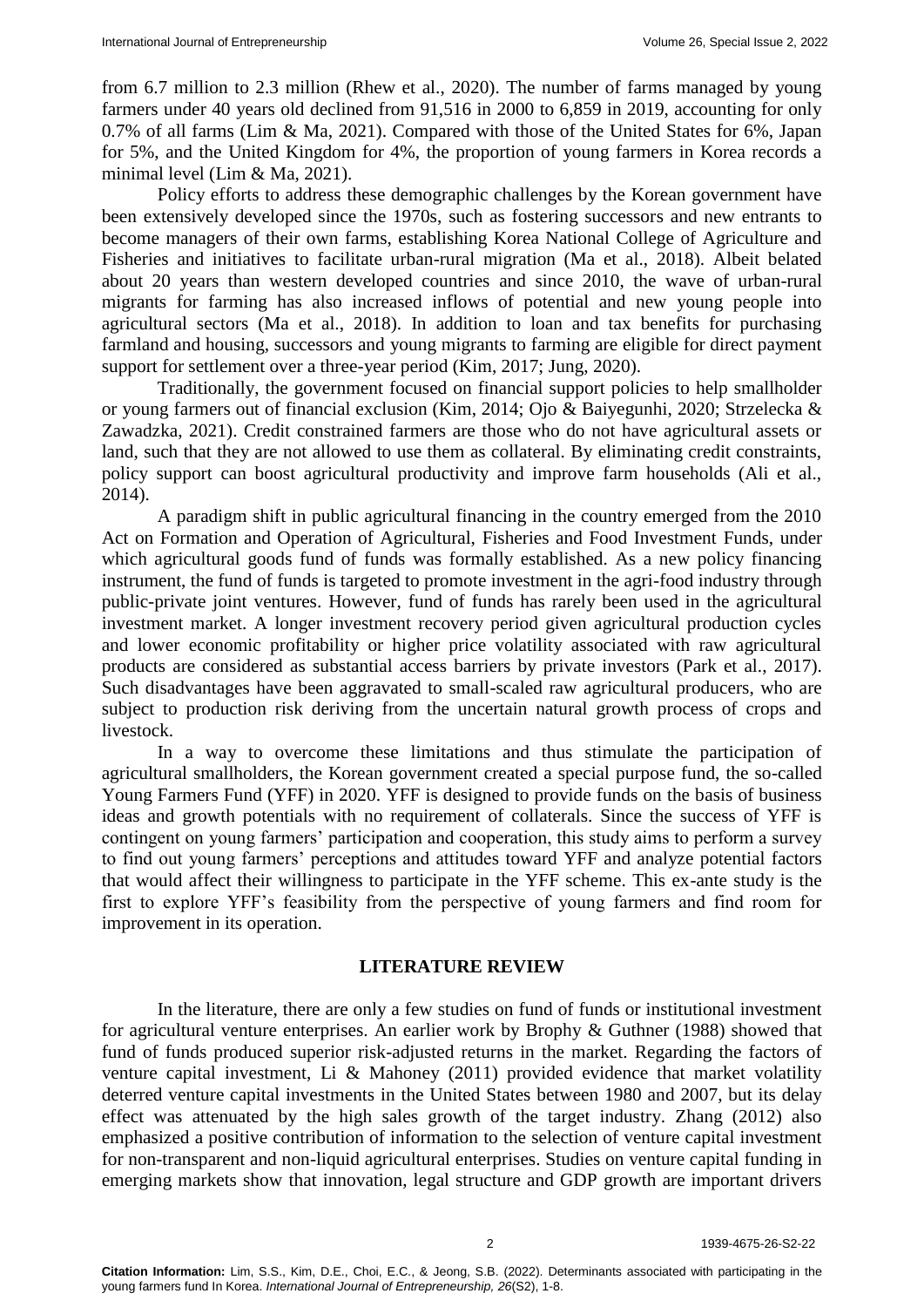of investment (Cumming et al., 2010; Cherif & Gazdar, 2011; Groh & Wallmeroth, 2016; Bustamante et al., 2021).

Studies that examine the performance of publicly backed venture capital investments can shed light on YFF operation initiated by the Korean government. In the case of the European Investment Fund, Buzzacchi, et al., (2013) finds public ownership has a longer duration for the investment. This effect is observed for investments that yield intermediate financial returns. Using patents as a proxy for innovation, Pierrakis & Saridakis (2017) finds that publicly backed funds have a weaker impact on patent creation.

As for the performance of young farmers in Korea, Hwang, et al., (2017) find success factors, including farming scales, technological innovation and value addition, and quality certification for their products. Jeong, et al., (2019) identifies relative advantages for young farmers in terms of education levels, farmland sizes, and the adoption of new technologies. By contrast, disadvantageous factors for young farmers are identified as the lack of specialized farms, passive participation in producer organizations, and low availability of farm machines. Jeong (2020) suggests that the development of social farming create a novel opportunity for young beginning farmers, while Kim (2021) takes regionally distributed practical farms as a platform wherein regions and young farmers share production and regional base for environmental skill development, economic and educational functions and local settlement.

#### **MATERIALS AND METHODS**

A survey questionnaire was built to explore young farmers' willingness, perceptions, and attitudes towards YFF. A pre-test for the questionnaire was carried out over January  $25^{th}$ - $29^{th}$ , 2021, and it was modified and revised accordingly. This study assumed that potential beneficiaries of YFF would be found among young farmers' organizations. In collaboration with 4-H Korea, an online survey was run by randomization between February  $1<sup>st</sup>$  and  $10<sup>th</sup>$ , 2021. A total of 302 questionnaires were collected, of which 300 were regarded as valid for empirical analysis.

A logistic regression model is specified to explore the determinants of young farmers' willingness to participate in YFF. Let Y is a binary response variable such that the event that Y=1 denotes the farmer's "willing to participate" in YFF, and Y=0 is otherwise. The linear relationship between predictor (independent) variables and the log-odds or logit of  $Y=1$  can be written in the following mathematical equation.

Log odds = 
$$
ln\left(\frac{P(y=1|x)}{1-P(y=1|x)}\right) = \beta_0 + \sum_{i=1}^{p} \beta_i x_i
$$
 (1)

Where  $x_i$  represents predictor variables,  $\beta_i$  is the coefficient of each predictor variable and  $P(y = 1|x)$  is the probability of Y=1. Then the odds can be recovered from the log odds.

$$
odds = \frac{P(y=1|x)}{1 - P(y=1|x)} = \exp(\beta_0 + \sum_{i=1}^p \beta_i x_i)
$$
 (2)

The probability of  $Y=1$  can also reconstructed as follows.

$$
P(y = 1|x) = \frac{\exp(\beta_0 + \sum_{i=1}^p \beta_i x_i)}{1 + \exp(\beta_0 + \sum_{i=1}^p \beta_i x_i)} = \frac{1}{1 + \exp(-( \beta_0 + \sum_{i=1}^p \beta_i x_i))} = S_e(\beta_0 + \sum_{i=1}^p \beta_i x_i)
$$
\n(3)

Where  $S_e$  is the sigmoid function that has a characteristic S-shaped curve. Once the coefficients of predictor variables,  $\beta_i$  are estimated, the probability and log-odds that Y=1 for a given observation can be easily computed.

Various predictor variables can be specified to explain whether young farmers would apply for YFF. Park, et al., (2010) finds that the larger in farming scales and younger the farm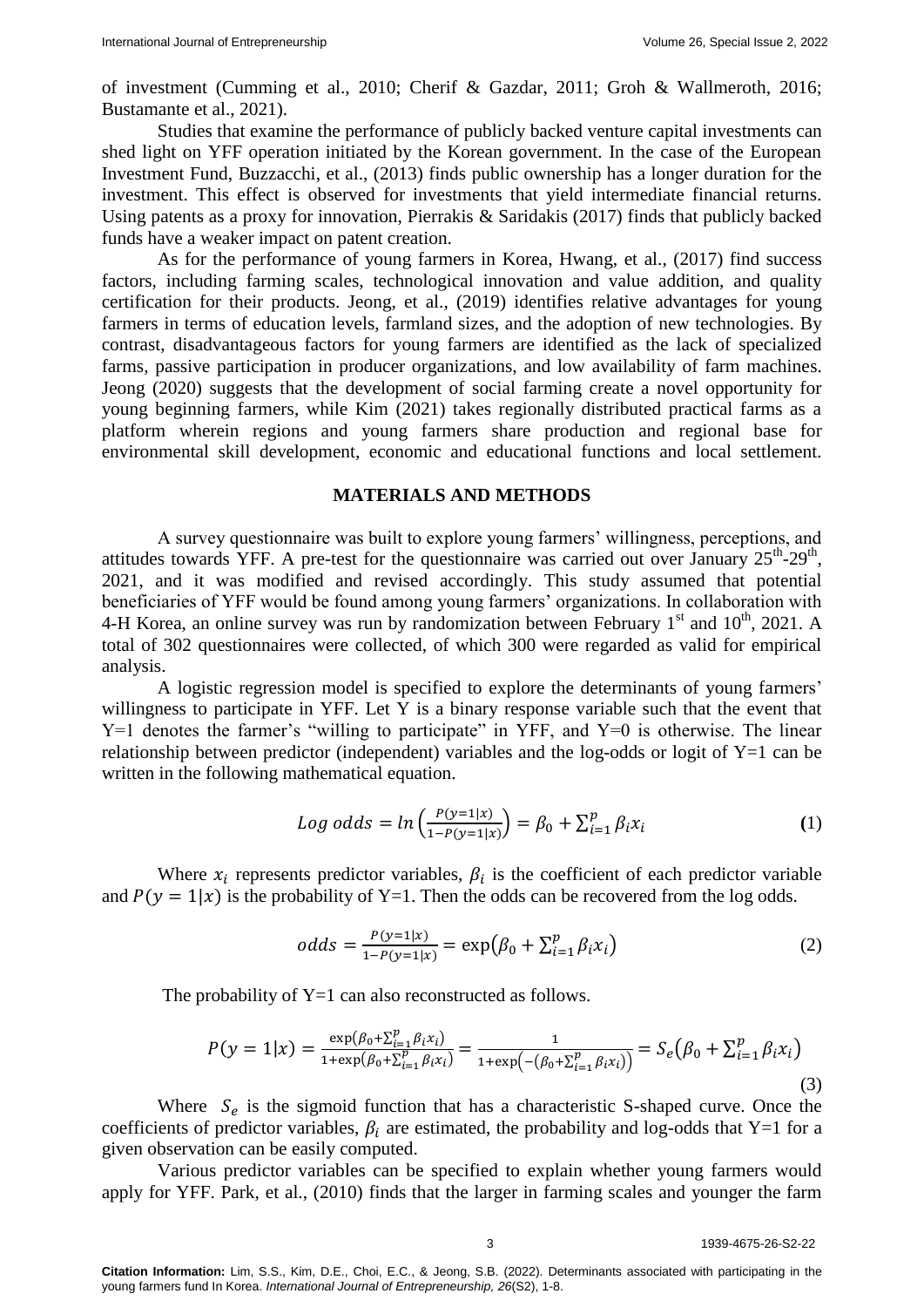households are, the more active they are in agricultural investment. It also finds evidence of the external capital constraint that farmers who lack the ability to provide collateral due to their small assets have to reduce their investment plan. Similarly, Gouk, et al., (2017) finds that the younger the farm households are, the higher propensity for making an investment. Other statistically significant variables include farm sizes, the type of crops, farming education, farm assets, and liability.

Recognizing these findings, this study forms two hypotheses on the factors that may determine whether to participate in YFF. First, the financial characteristics of young farmers, including gross receipts and net income, would be important drivers for their investment decision. Second, since farmers prefer government subsidies and financial loans to investment funds, subsidies and loans would play as a competitor to YFF. This hypothesis is built on indepth interviews with many farmers that tend to retain their ownership in farm business and avoid interventions by investors.

*H1: Financial characteristics of young farmers will affect their investment decision. H2: Government subsidies and commercial loans will be competing factors with investment funds.*

In addition to the logistic model, this study adopts a probit model to compare their results. The probit model is a specification for a binary response model, estimating the probability of an observation with particular characteristics that will fall into the  $Y=1$  or  $Y=0$ group. As such, the probit model deals with the same task as does the logistic model using similar techniques.

## **EMPRICAL RESULTS**

Table 1 shows the regional distribution of survey respondents. Among the total of 300 respondents, Chungcheongnam-do accounts for the largest share with 27%, followed by Gyeongsangbuk-do with 22% and Jeollabuk-do with 16%. Survey respondents are evenly distributed in other regions.

| Table 1                                     |                       |                         |                       |                       |                        |  |
|---------------------------------------------|-----------------------|-------------------------|-----------------------|-----------------------|------------------------|--|
| REGIONAL DISTRIBUTION OF SURVEY RESPONDENTS |                       |                         |                       |                       |                        |  |
| <b>Province</b>                             | No. of<br>respondents | <b>Share</b><br>$($ %)  | <b>Province</b>       | No. of<br>respondents | <b>Share</b><br>$(\%)$ |  |
| Gyeonggi-do                                 | 22                    | 7.3                     | Chungcheongnam-<br>do | 82                    | 27.3                   |  |
| Incheon city                                | 5                     | 1.7                     | Chungcheongbuk-<br>do | 14                    | 4.7                    |  |
| Busan city                                  | 5                     | 1.7                     | Gyeongsangnam-do      | 21                    | 7.0                    |  |
| Jeollanam-do                                | 16                    | Gyeongsangbuk-do<br>5.3 |                       | 66                    | 22.0                   |  |
| Jeollabuk-do                                | 47                    | 15.7                    | Gangwon-do            | 22                    | 7.0                    |  |
|                                             | 300                   | 100                     |                       |                       |                        |  |

Table 2 shows legal entities and farm types of survey respondents. Respondents are mostly characterized by individual farms in their legal forms of entities and full-timers in their farm types. Respondents belonging to relatively large-scale agriculture corporations account for 12%, who are supposed to have better access to financial resources, including venture capital investments.

| Table 2                                           |                       |               |                   |                       |               |
|---------------------------------------------------|-----------------------|---------------|-------------------|-----------------------|---------------|
| LEGAL ENTITY AND FARM TYPES OF SURVEY RESPONDENTS |                       |               |                   |                       |               |
| Legal status                                      | No. of<br>respondents | Share $(\% )$ | <b>Farm types</b> | No. of<br>respondents | Share $(\% )$ |
| Individuals                                       | 263                   | -87.7         | Full time         | 224                   | 74.7          |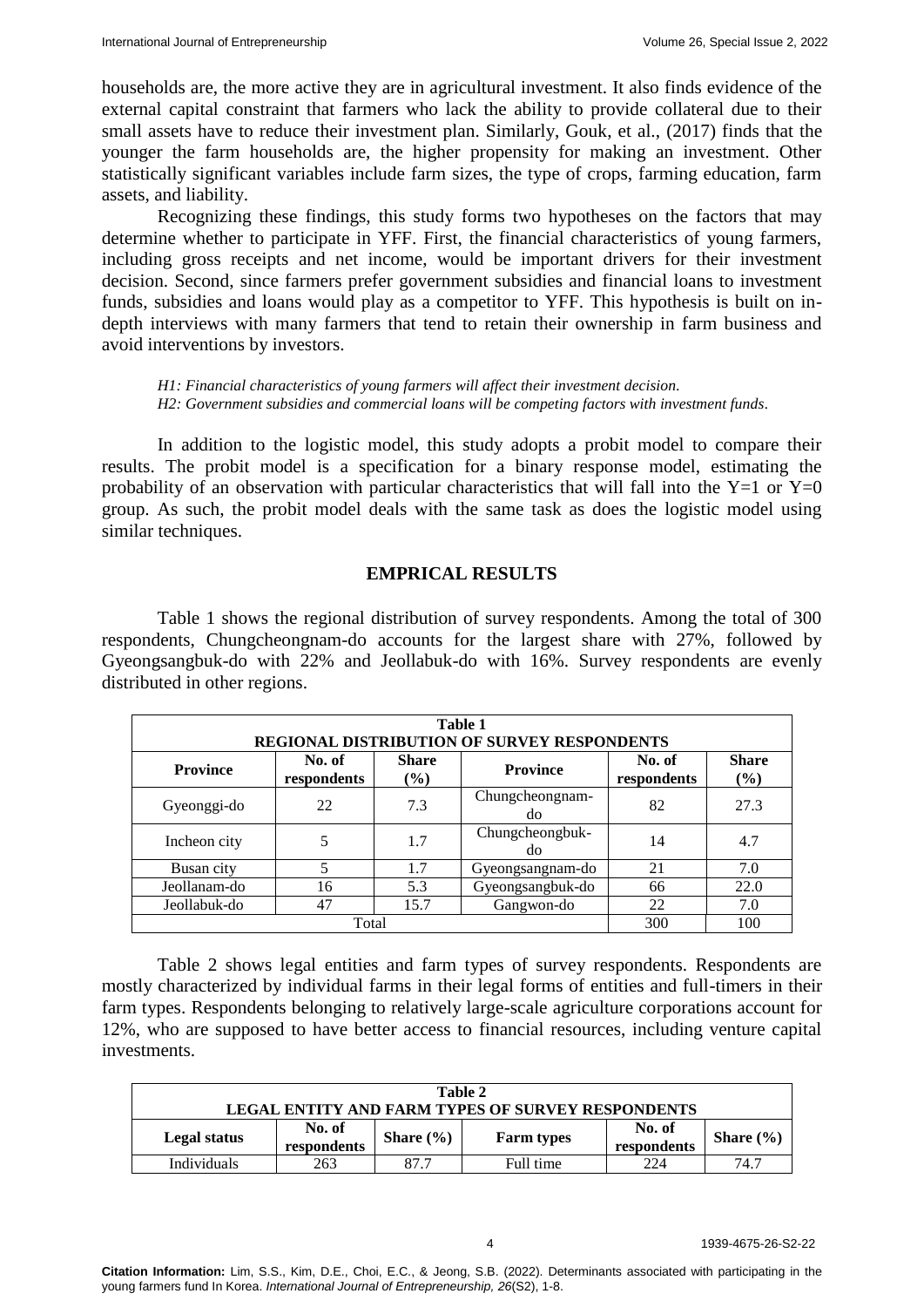| Agricultural<br>association<br>corporation | 28  | 9.3 | $1st$ type part time<br>(farm income is<br>larger than non-<br>farm income)  | 32  | 10.7 |
|--------------------------------------------|-----|-----|------------------------------------------------------------------------------|-----|------|
| Agricultural<br>corporation                | 9   | 3.0 | $2nd$ type part time<br>(farm income is<br>smaller than non-<br>farm income) | 44  | 14.7 |
| Total                                      | 300 | 100 | Total                                                                        | 300 | 100  |

Table 3 provides summary statistics for survey respondents. The average age of respondents is about 32 years old, which is far lower than the national average of 58 years old in 2020. The average farming years are recorded at 6 years. Gross receipts are averaged to 145 million won. The average net income of 53 million won is higher than the average household income of 45 million won for all farms in 2020. About 82% of respondents answered that they had received government subsidies or loans from financial institutions. Of which, only 31% of young farmers said they had government subsidies only, while 14% of respondents said they have had only loans. The average levels of government subsidies and the loan balance are 6 million won and 168 million won, respectively.

| Table 3<br><b>SUMMARY STATISTICS</b> |         |                  |                                       |                                               |                                              |                                          |
|--------------------------------------|---------|------------------|---------------------------------------|-----------------------------------------------|----------------------------------------------|------------------------------------------|
| <b>Element</b>                       | Age     | Farming<br>years | Gross<br>receipt (100<br>million won) | Net income<br>$(100 \text{ million})$<br>won) | <b>Gov.Subsidies</b><br>(100 million<br>won) | Loans<br>$(100 \text{ million})$<br>won) |
| Mean                                 | 32.2    | 5.9              | 1.45                                  | 0.53                                          | 0.06                                         | 1.68                                     |
| Median                               | 32.0    | 5.0              | 0.6                                   | 0.3                                           | 0.04                                         | 0.5                                      |
| Maximum                              | 48.0    | 22.0             | 28.0                                  | 12.0                                          | 0.2                                          | 20                                       |
| Minimum                              | 17.0    | 1.0              | 1.1                                   | 1.1                                           | $\Omega$                                     | $\Omega$                                 |
| Std.deviation                        | 5.11    | 4.23             | 3.17                                  | 1.02                                          | 0.07                                         | 3.64                                     |
| <b>Skewness</b>                      | $-0.09$ | 1.33             | 5.55                                  | 8.02                                          | 0.94                                         | 3.88                                     |
| Kurtosis                             | 2.57    | 4.64             | 38.03                                 | 81.52                                         | 2.38                                         | 18.9                                     |

Survey respondents' awareness of YFF turned out to be very low at 3.3%. In other words, most of the respondents learned about YFF through this survey. The respondents who are willing to explore YFF replied that they would like to use the investment funds to diversify their business, scale the farm size up and expand facilities. Facing credit constraints or the lack of collateral, many young farmers tend to view YFF as a window of opportunities to scale up their activities. Conversely, the provision that repayment obligations may arise after the investment is found to reduce their preference for YFF.

Table 4 shows t-test results for two groups of respondents,  $Y=1$  and  $Y=0$ . The t-test suggests that there is a statistically significant difference between the two groups with respect to farming years, gross receipts, net income, government subsidies, and loans. The age of farmers is the only variable not to be statistically different between the two groups, which can be attributable to a narrowly defined age profile of survey respondents.

| Table 4<br>THE STUDENT'S t-TEST RESULTS                                                |     |                         |                   |            |                         |       |
|----------------------------------------------------------------------------------------|-----|-------------------------|-------------------|------------|-------------------------|-------|
| <b>Predictor</b><br><b>variables</b>                                                   | Age | <b>Farming</b><br>vears | Gross<br>receipts | Net income | Government<br>subsidies | Loans |
| $0.0130**$<br>$0.0144**$<br>$0.0265**$<br>$0.0385**$<br>$0.0868*$<br>0.9470<br>P-value |     |                         |                   |            |                         |       |
| Note: ** and * indicate 5% and 10% of statistical significance, respectively.          |     |                         |                   |            |                         |       |

Table 5 shows the estimated results for the logistic regression model. For comparison, the probit model's results are also presented. The results of the two models are quite similar, though. Estimated results suggest that farming years, gross receipts, government subsidies, and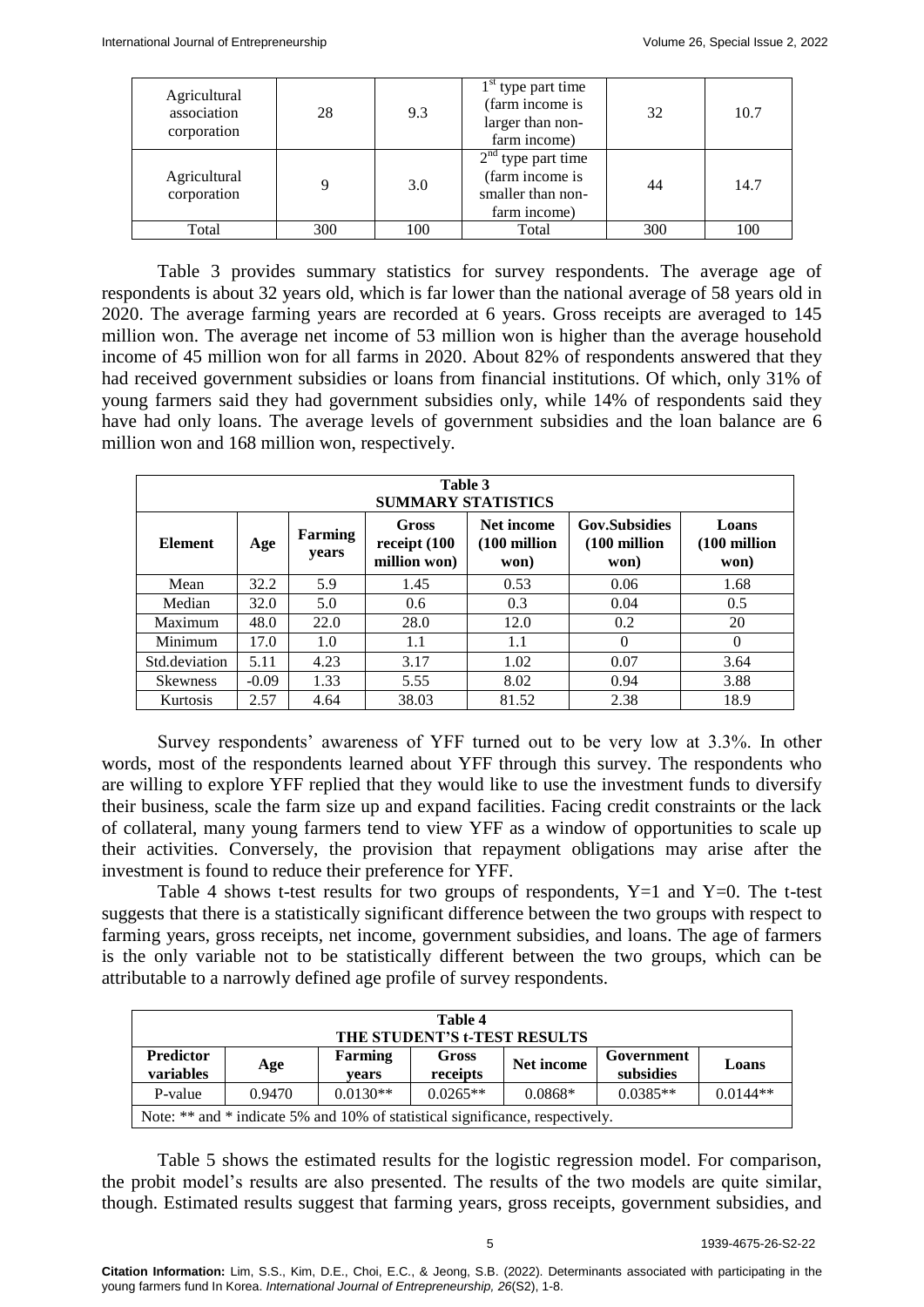the loan balance are positively associated with the probability of the respondents' willingness to participate in YFF. In particular, the positive coefficient estimate for gross receipts appears to support the first hypothesis that the financial characteristics of young farmers can be a valid predictor for their attitude towards YFF.

The second hypothesis is also supported by estimated results. The positive coefficient estimates indicate that investment funds like YFF can be seen as an alternative financial resource for those farmers with already high levels of government subsidies or loans. This explanation is based on the common observation that farmers in Korea prefer government subsidies or loans to an investment due to their concessional nature and secured business ownership.

| Table 5<br><b>ESTIMATED RESULTS</b>                                         |                         |                         |  |  |  |
|-----------------------------------------------------------------------------|-------------------------|-------------------------|--|--|--|
| <b>Predictor</b><br><b>variables</b>                                        | Logistic model          | <b>Probit model</b>     |  |  |  |
| Constant                                                                    | $-0.5351*$              | $-0.3260*$              |  |  |  |
|                                                                             | (0.3236)<br>$0.1238***$ | (0.1978)<br>$0.0770***$ |  |  |  |
| Farming years                                                               | (0.0500)                | (0.0295)                |  |  |  |
| Gross receipts                                                              | $0.2592*$<br>(0.1544)   | $0.1498*$<br>(0.0847)   |  |  |  |
| Government                                                                  | $4.1831*$               | 2.5108*                 |  |  |  |
| subsidies                                                                   | (2.4354)                | (1.4070)                |  |  |  |
| Loan                                                                        | $0.2408**$              | $0.1477**$              |  |  |  |
| (0.1048)<br>(0.0629)                                                        |                         |                         |  |  |  |
| Note: 1. ***, ** and * indicate 1%, 5% and 10% of statistical significance, |                         |                         |  |  |  |
| respectively.                                                               |                         |                         |  |  |  |
| 2. Standard errors in parentheses.                                          |                         |                         |  |  |  |

### **DISCUSSION AND CONCLUSIONS**

The decline and aging of farmers are threatening sustainable agriculture and rural areas in Korea. If the number of farmers continues to decrease and the aging farmers are furthered, the agricultural foundation that has been laid can collapse in the near future. The reduction in young farmers is the biggest obstacle to agriculture and rural development. To cope with such a serious challenge, the Korean government established a young farmers fund as an investment vehicle in 2020. YFF aims to provide up to 500 million won in investment funds to startups or successor farmers who are under 50 years old.

At the time of the launch of YFF, this study analyzed the perception, attitude and willingness to participate in the investment scheme for young farmers. To this end, a survey was conducted across the country and the logistic regression model was estimated to reveal the factors that determine young farmers' intention to participate. The implications derived from this study are summarized as follows.

First, YFF is a double-edged sword due to its nature. The provision that collateral is not needed to trigger the investment funds is a decisive factor in young farmers' positive attitude toward YFF. On the other hand, a ceiling of investment at 500 million won is insufficient for capital-intensive farms to create an enabling environment of business profitability. Nevertheless, the revealed high response that they are willing to be part of YFF suggests that financial constraints exist.

Second, financing priorities for farm households are in the order of government subsidies, loans, and investments. This is because agricultural policies that provide a variety of subsidies and loan concessions are much more advantageous from the perspective of farmers. Besides, the provision of repayment obligation often embedded in investment funds gives the perception that investment is virtually no different from loans. This in turn suggests that there may be a balance between subsidies and investments from the standpoint of individual farm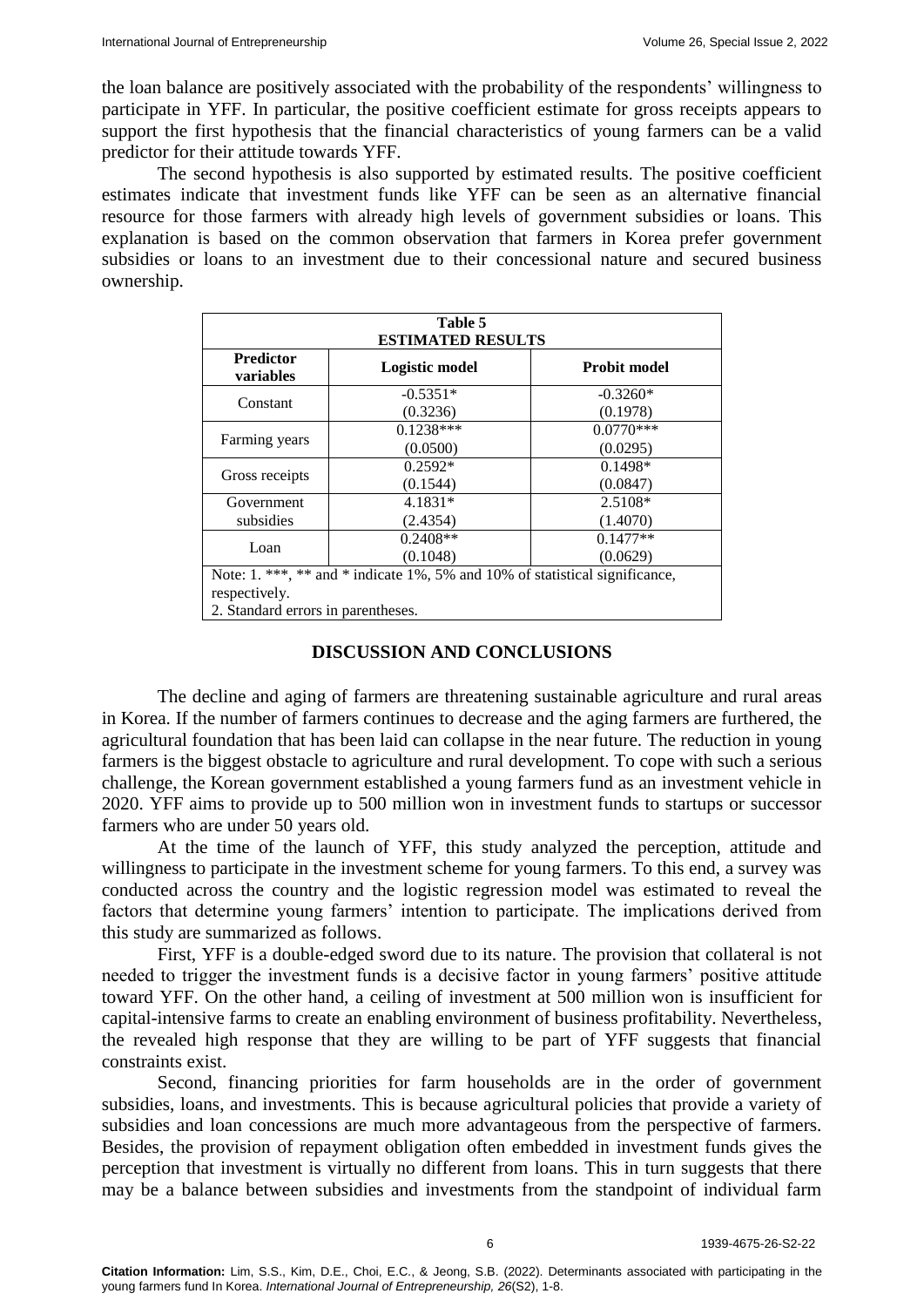households. In addition, it proposes that investment awareness will gradually improve as market-oriented farm policy programs are promoted over time.

Third, the empirical results imply that young farmers' attitude toward YFF depends on the financial characteristics of the farms and a competitive relationship of YFF with other policy instruments. Especially, the fact that the larger the gross receipts, the higher the willingness to attract investment suggests that young farmers seek better opportunities for the economies of scale in farming. The larger the size of the loan balance, the higher the interest in YFF can be seen from the aforementioned collateral requirements.

Finally, the low awareness of the investment system by young farmers indicates the government and related organizations should actively promote and improve the accessibility of the scheme. This is because in the long run, agricultural investment competes with government subsidies or loans, creating an investment ecosystem that produces win-win results for all stakeholders, including the government, investors, and young farmers.

#### **ACKNOWLEDGEMENT**

### **Funding Information**

The research team fully stated that this research was funded by under the research grant of agricultural policy insurance & finance service Korea for the year 2020 and supported by a Korea university grant. The authors also stated that there was no conflict of interest in the publication of this research.

#### **REFERENCES**

- Ali, D., Deininger, K., & Duponchel, M. (2014). [Credit constraints and agricultural productivity: Evidence from](https://www.tandfonline.com/doi/abs/10.1080/00220388.2014.887687)  [rural Rwanda.](https://www.tandfonline.com/doi/abs/10.1080/00220388.2014.887687) *The Journal of Development Studies*, *50*(5), 649-665.
- Badan, D.N., & Fintineru, G. (2021). [The new payment scheme for Romanian young farmers: Evolution and](http://managementjournal.usamv.ro/pdf/vol.21_3/Art16.pdf)  [territorial characteristics.](http://managementjournal.usamv.ro/pdf/vol.21_3/Art16.pdf) *Scientific Papers Series Management, Economic Engineering in Agriculture and Rural Development, 21*(3), 149-158.
- Brophy, D., & Guthner, M. (1988). [Publicly traded venture capital funds: Implications for institutional "fund of](https://www.sciencedirect.com/science/article/abs/pii/0883902688900146?via%3Dihub)  [funds" investors.](https://www.sciencedirect.com/science/article/abs/pii/0883902688900146?via%3Dihub) *Journal of Business Venturing*, *3*(3), 187-206.
- Bustamante, C., Mingo, S., & Matusik, S. (2021). [Institutions and venture capital market creation: The case of an](https://www.sciencedirect.com/science/article/abs/pii/S0148296321000084?via%3Dihub)  [emerging market.](https://www.sciencedirect.com/science/article/abs/pii/S0148296321000084?via%3Dihub) *Journal of Business Research*, 127, 1-12.
- Buzzacchi, L., Scellato, G., & Ughetto, E. (2013). [The investment strategies of publicly sponsored venture capital](https://www.sciencedirect.com/science/article/abs/pii/S0378426612003299?via%3Dihub)  [funds.](https://www.sciencedirect.com/science/article/abs/pii/S0378426612003299?via%3Dihub) *Journal of Banking & Finance*, *37*(3), 707-716.
- Cherif, M., & Gazdar, K. (2011). [What drives venture capital investments in Europe? New results from panel data](http://digitalcommons.www.na-businesspress.com/JABE/CherifWeb.pdf)  [analysis](http://digitalcommons.www.na-businesspress.com/JABE/CherifWeb.pdf)*. Journal of Applied Business and Economics, 12*(3), 122-139.
- Council of the European Union. (2014). [Presidency conclusions on strengthening of EU policies for young farmers.](https://www.consilium.europa.eu/en/meetings/agrifish/2014/12/15-16/)  Agriculture and Fisheries Council meeting, Brussels, 15 December 2014.
- Cumming, D., Schmidt, D., & Walz, U. (2010). [Legality and venture capital governance around the world.](https://www.sciencedirect.com/science/article/abs/pii/S0883902608000785?via%3Dihub) *Journal of Business Venturing, 25*(1), 54-72.
- European Commission. (2021). [Evaluation of the impact of the CAP on generational renewal,](https://op.europa.eu/en/publication-detail/-/publication/4bd0b0a2-0503-11ea-8c1f-01aa75ed71a1/language-en) local development [and jobs in rural areas.](https://op.europa.eu/en/publication-detail/-/publication/4bd0b0a2-0503-11ea-8c1f-01aa75ed71a1/language-en) Commission staff working document, SWD (2021) 78 final, Brussels.
- European Court of Auditors. (2017). EU support to [young farmers should be better targeted to foster effective](https://www.fao.org/family-farming/detail/en/c/1027579/)  [generational renewal.](https://www.fao.org/family-farming/detail/en/c/1027579/)
- Eurostat. (2020). [Agriculture, forestry and fishery statistics, \(2020 Edition\). Luxembourg: Publication Office of the](https://ec.europa.eu/eurostat/web/products-statistical-books/-/ks-fk-20-001)  [European Union.](https://ec.europa.eu/eurostat/web/products-statistical-books/-/ks-fk-20-001)
- Gouk, S., Kim, M., Hwang, E., Choi, J., & Han, B. (2017). Strategy for encouraging investment in the agricultural sector for future growth of Korean agriculture (year 2 of 2). Korea Rural Economic Institute, Research report R831.
- Groh, A., & Wallmeroth, J. (2016). [Determinants of venture capital investments in emerging markets.](https://papers.ssrn.com/sol3/papers.cfm?abstract_id=2605452) *Emerging Market Review*, 29, 104-132.
- Hwang, I.S., Lee, J., Joo, J., Yang., & Kim, J. (2017). [A study on characteristics of establishment in farming and](https://www.kci.go.kr/kciportal/landing/article.kci?arti_id=ART002215471)  [farming level of young farmers: Focusing on excellent examples of alumnus of Korea National College of](https://www.kci.go.kr/kciportal/landing/article.kci?arti_id=ART002215471)  [Agriculture and Fisheries.](https://www.kci.go.kr/kciportal/landing/article.kci?arti_id=ART002215471) *Journal of Regional Studies, 25*(1), 21-45*.*
- Jeong, S. (2020). [The roles of social farming for young beginning farmers.](http://koreascience.or.kr/article/JAKO202024852035563.page) *Journal of Agricultural Extension & Community Development*, *27*(2), 89-110.